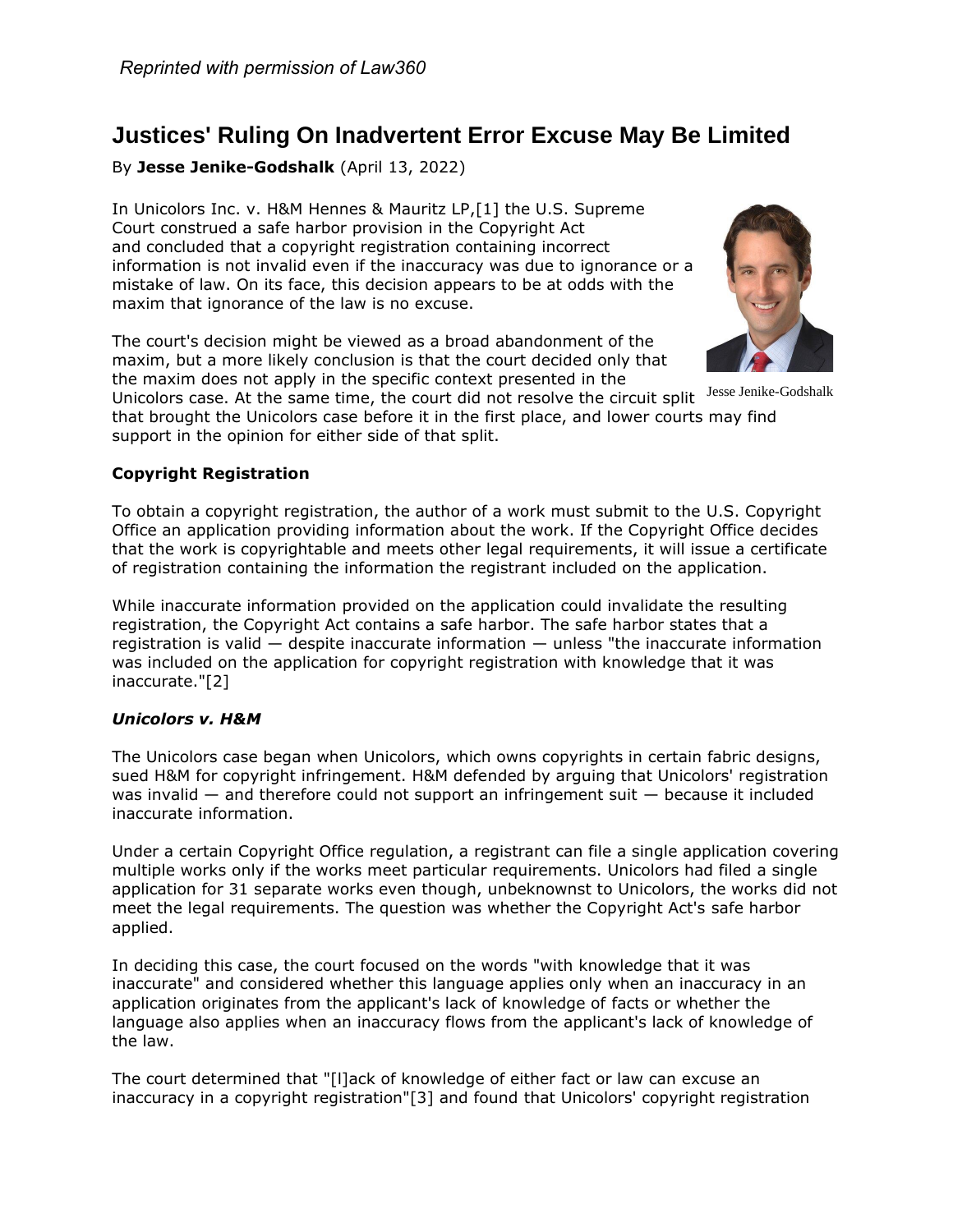was not invalid even though it contained inaccurate information.

The court provided several reasons supporting its ruling. As an initial matter, its conclusion was driven by the text of the Copyright Act. Unicolors claimed it did not know that the 31 designs it was registering failed to meet the requirements for inclusion in a single application. On its face, this scenario appears to satisfy the Copyright Act's safe harbor provision. That is, Unicolors did not act "with knowledge that [information on its application] was inaccurate."

Further, the safe harbor does not explicitly differentiate between knowledge of fact and knowledge of law. If Congress had intended for the safe harbor to apply to factual mistakes and not legal ones, it could have, and presumably would have, made this clear in the safe harbor's language. The absence of that differentiation suggests that Congress intended for the safe harbor to cover both factual and legal mistakes.

This conclusion was further supported by the safe harbor's legislative history, which shows that Congress enacted the safe harbor to make it easier to obtain and enforce copyrights and to eliminate loopholes that might prevent the enforcement of otherwise valid copyright registrations. It would therefore be nonsensical if the safe harbor allowed for invalidation of copyrights based on a misunderstanding of the details of copyright law.

#### **Ignorance of the Law Is an Excuse?**

One immediate reaction to Unicolors is that it appears to run afoul of the maxim that ignorance of the law is no excuse. The court directly confronted this issue, stating:

H&M … argues that our interpretation is foreclosed by the legal maxim that "ignorance of the law is no excuse." This maxim normally applies where a defendant has the requisite mental state in respect to the elements of a crime but claims to be unaware of the existence of a statute proscribing his conduct. It does not apply in this civil case concerning the scope of a safe harbor that arises from ignorance of collateral legal requirements.[4]

In support of this pronouncement, the court cited a single 2019 Supreme Court criminal case: Rehaif v. U.S.[5]

Elsewhere, however, the Supreme Court has applied the maxim in civil cases concerning the scope of a safe harbor without regard to whether the legal requirement at issue is collateral. In 2010, the court decided Jerman v. [Carlisle McNellie Rini Kramer & Ulrich LPA,](https://www.law360.com/firms/carlisle-mcnellie) a civil case involving a safe harbor provision in the Fair Debt Collection Practices Act.[6]

In Jerman, the court held that the safe harbor did not extend to mistakes of law,[7] and it relied upon the "'common maxim, familiar to all minds, that ignorance of the law will not excuse any person, either civilly or criminally.'"[8] The court did not analyze whether the legal requirement at issue was collateral, thus suggesting that this consideration was not material to its ruling.

In reaching its holding, the Jerman court relied upon a second Supreme Court case from 1833 — Barlow v. U.S.,[9] a civil forfeiture case concerning sugar. Congress had passed a statute requiring payment of a duty on refined sugars in the U.S., but the duty would be drawn back if the sugar was exported.

To determine whether a person needed to pay the duty, they would provide information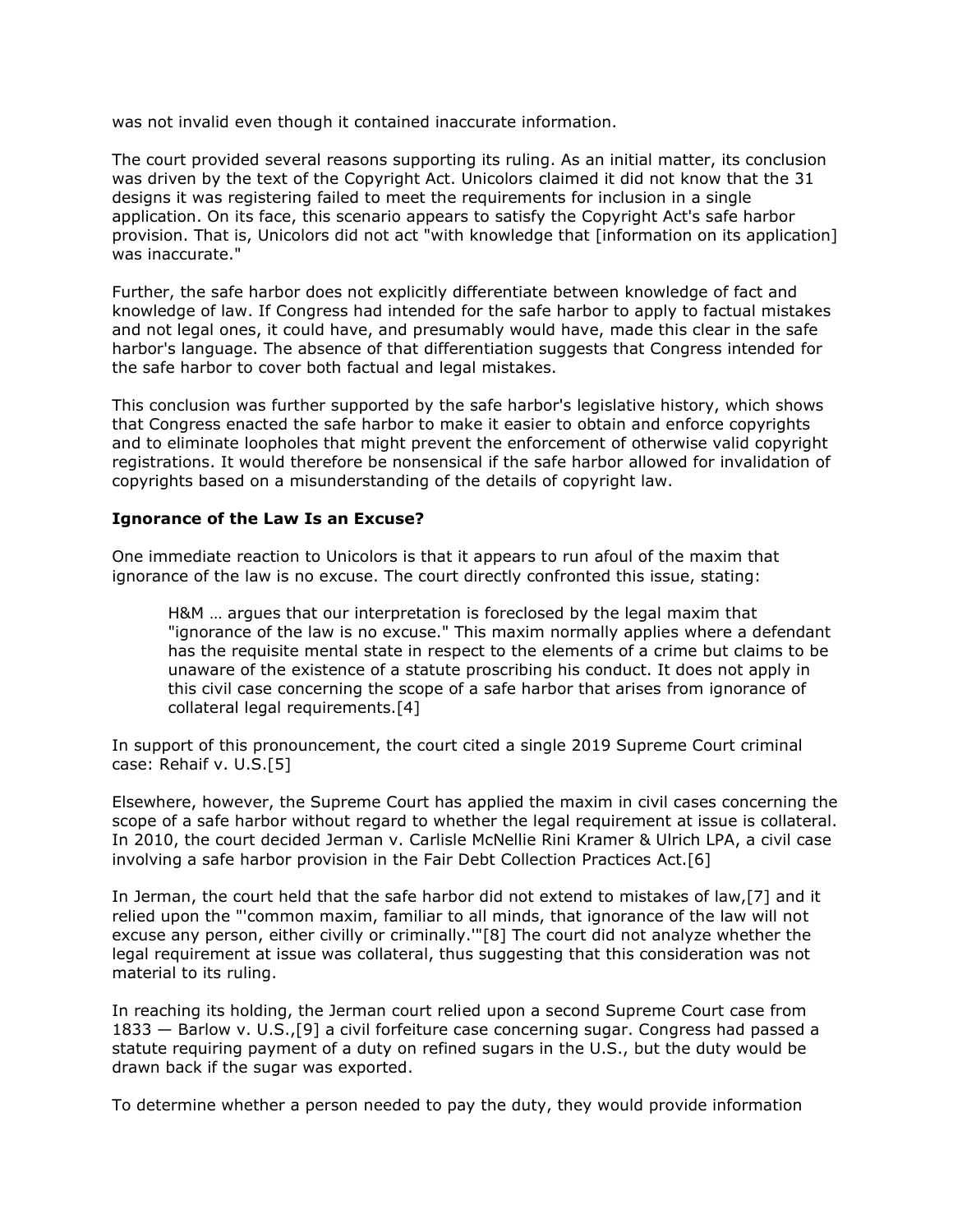about the sugar to the collector's office. If the person provided false information, they would forfeit the sugar. But the statute included a safe harbor for mistakes.

In Barlow, the defendant had represented to the collector's office that the sugar he was exporting was refined sugar, leading to a drawback of the duty. In fact, the product was not refined sugar, but a lower grade of sugar.

The defendant had supplied false information to the office of the collector but argued that he was mistaken regarding whether the sugar qualified as refined, thus bringing him within the safe harbor. The Supreme Court disagreed, finding that the mistake was not factual, but legal.

The court then determined that the maxim at issue applied to the safe harbor without regard to whether the mistake of law was collateral. In reaching this conclusion, the court noted that "[t]here is not the least reason to suppose that the legislature, in this [statute], had any intention to supersede the common [maxim]."[10]

Importantly, the court quoted this same language when it decided Jerman 177 years later and then reaffirmed the holding in Barlow, stating that "precedents tend to gain, not lose, respect with age."[11] Thus, the court endorsed the view that the maxim at issue presumptively applies unless Congress expressly overrides it in particular statutes.

In Unicolors, the court did not cite either Jerman or Barlow. How can Unicolors be squared with these cases? It seems unlikely that the Unicolors court intended to completely overturn 200 years of prior precedent without directly addressing Jerman and Barlow.

A more probable conclusion is that the Unicolors court intended to craft a narrow exception to the maxim — an exception that applies only to the particular safe harbor and the particular facts presented in the case. If so, Jerman and Barlow maintain their vitality, and the general rule is still that ignorance of the law is no excuse. It is an open question, however, whether the court will be willing to create additional exceptions in future cases.

#### **Intent to Defraud**

In Unicolors, Justice Clarence Thomas dissented. His chief criticism of the majority opinion was that it had not decided the issue on which the court had granted certiorari and "on which the Courts of Appeals were split: whether [the safe harbor's] 'knowledge' element requires 'indicia of fraud'" — specifically an intent to defraud.[12]

That is, under the safe harbor, does inaccurate information in a copyright registration render the registration invalid only if the inaccurate information was included with intent to defraud?

Justice Thomas appears to be correct. The majority never provides a clear answer to this question. Nevertheless, lower courts will undoubtedly look to Unicolors for guidance when addressing this issue in the future. How are lower courts likely to rule in light of Unicolors? Unfortunately, the answer is not entirely clear.

On the one hand, courts can find support in Unicolors for the proposition that the Copyright Act's safe harbor does not require intent to defraud. The majority stated that courts should "follow the text of the statute" and give it a straightforward interpretation.[13]

The statute does not mention fraud or intent to defraud. If Congress had wanted to require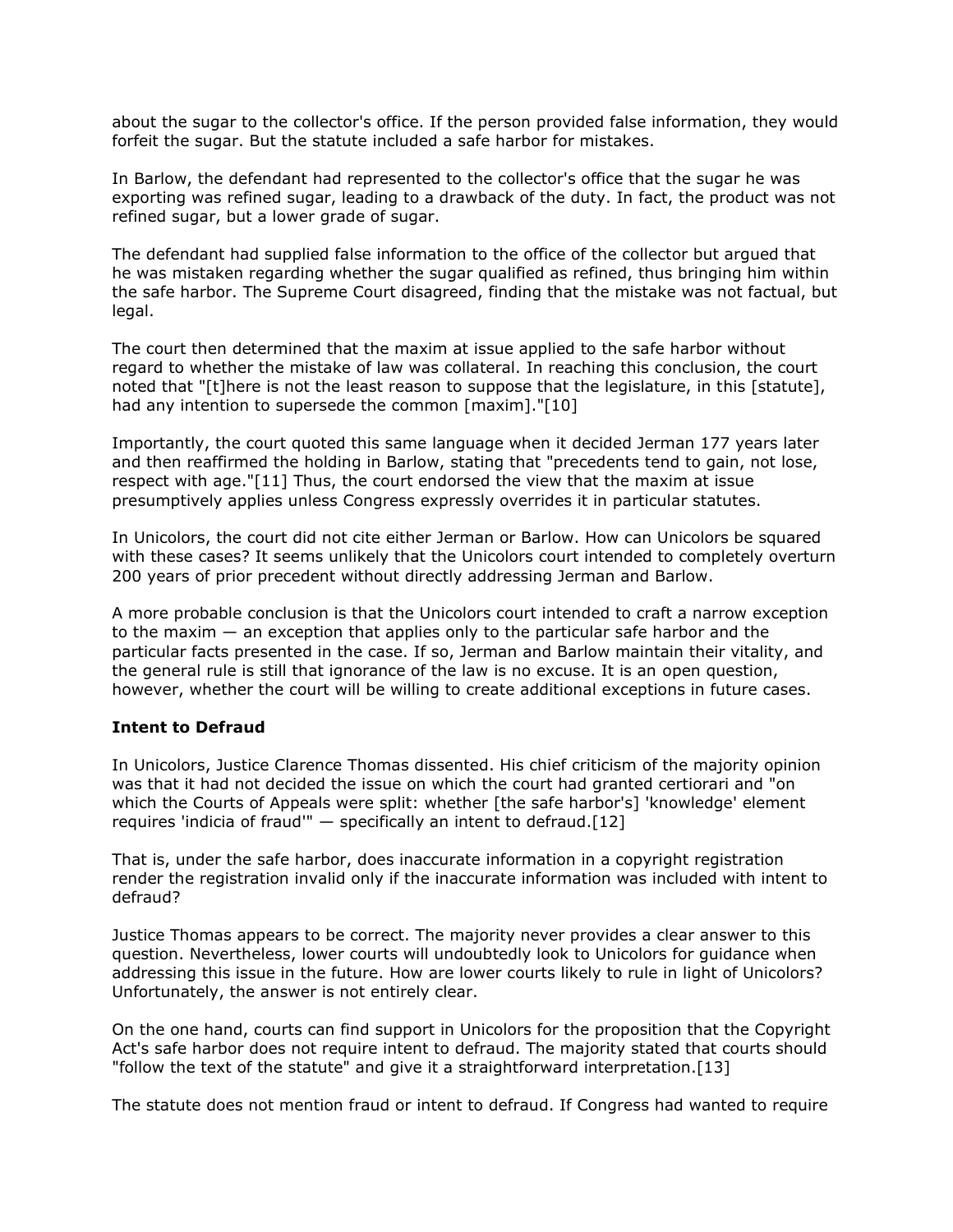fraudulent intent, it could have expressly done so, but it did not. Instead, the safe harbor uses the term "knowledge," which is not tantamount to fraudulent intent. Further, according to the dissent, both parties and their amici agreed in their briefing that the safe harbor does not require intent to defraud.

On the other hand, courts might also find support in Unicolors for the argument that fraudulent intent is required. In Unicolors, the court adopted an interpretation of the safe harbor that is favorable to copyright registrants and consistent with congressional intent to make it easier to obtain valid copyright registrations. These facts counsel in favor of also requiring intent to defraud before invaliding a registration that contains incorrect information.

Indeed, the Unicolors majority stated that "[g]iven this [legislative] history, it would make no sense if [the safe harbor] left copyright registrations exposed to invalidation based on applicants' good-faith misunderstandings of the details of copyright law."[14] This language suggests a distinction between good faith mistakes, which are covered by the safe harbor, and fraudulent mistakes, which are not.

### **Conclusion**

Following the Unicolors case, ignorance of the law is forgivable under the Copyright Act's safe harbor, but litigants should not assume that ignorance of the law is similarly forgivable in any other contexts. For those litigating the Copyright Act's safe harbor, it remains uncertain whether this provision requires fraudulent intent, but the Unicolors decision might provide support for either position on this issue. Only time will tell how each of these issues plays out.

*[Jesse L. Jenike-Godshalk](https://www.thompsonhine.com/professionals/jenike-godshalk-jesse) is a partner at [Thompson Hine LLP.](https://www.law360.com/firms/thompson-hine)*

*The opinions expressed are those of the author(s) and do not necessarily reflect the views of the firm, its clients, or Portfolio Media Inc., or any of its or their respective affiliates. This article is for general information purposes and is not intended to be and should not be taken as legal advice.*

- $[1]$  595 U.S.  $(2022)$  (slip op.).
- [2] 17 U.S.C.  $\S$  411(b)(1)(A).
- [3] 595 U.S.  $(2022)$  (slip op., at 2).
- [4] Id. at 8 (internal citations and quotation marks omitted).
- $[5]$  588 U.S.  $(2019)$ .
- [6] [559 U.S. 573](https://advance.lexis.com/api/search?q=559%20U.S.%20573&qlang=bool&origination=law360&internalOrigination=article_id%3D1482461%3Bcitation%3D559%20U.S.%20573&originationDetail=headline%3DJustices%27%20Ruling%20On%20Inadvertent%20Error%20Excuse%20May%20Be%20Limited&) (2010).
- [7] Id. at 604–05.
- [8] Id. at 581 (2010) (quoting Barlow v. United States, 32 U.S. 404 (1833)).
- [9] [32 U.S. 404](https://advance.lexis.com/api/search?q=32%20U.S.%20404&qlang=bool&origination=law360&internalOrigination=article_id%3D1482461%3Bcitation%3D32%20U.S.%20404&originationDetail=headline%3DJustices%27%20Ruling%20On%20Inadvertent%20Error%20Excuse%20May%20Be%20Limited&) (1833)